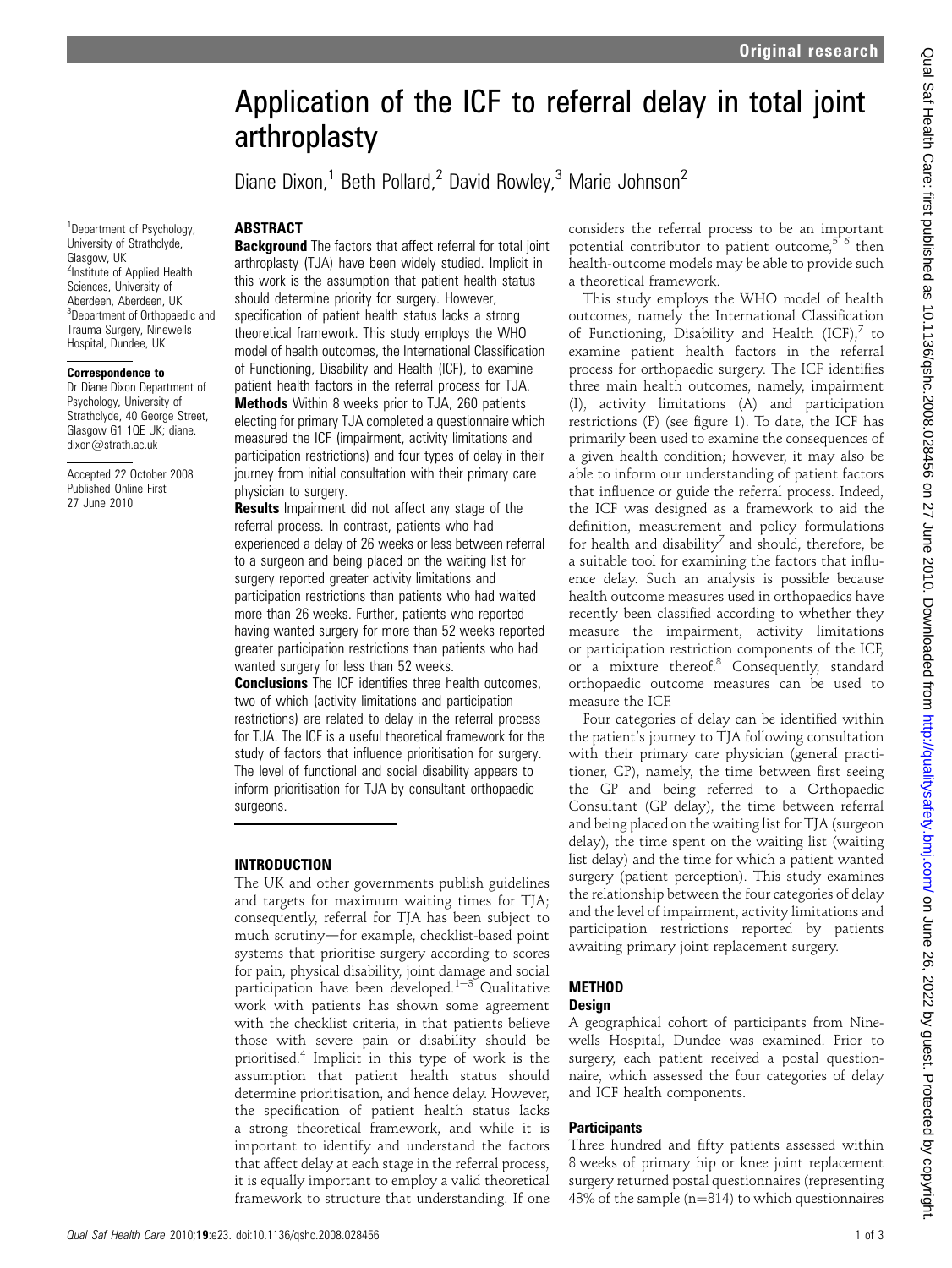

Figure 1 International Classification of Functioning Disability and Health (ICF).

were posted). Of the 350 returned questionnaires, 260 passed the test for correct completion (correct completion rate 74%). Questionnaires were judged to have been completed correctly if the self-reported date for surgery matched that on the patient's medical record. (A match between the self-reported date of surgery and the actual date of surgery was used to identify patients who might be less likely to exhibit recall error.) The mean age of participants was 67.9 (SD=9.9); 49.6% of the sample were male and 57% of participants were having hip replacement.

# Measures

# Delay categories

Measures of each delay category were based on patient selfreport.

- 1. GP delay: time between first seeing a GP and being referred to a consultant;
- 2. surgeon delay: time between referral and being placed on the waiting list;
- 3. waiting list delay: time on the waiting list;
- 4. patient perception: how long each participant had wanted surgery.

# ICF components

All ICF components were measured by items previously identified as being measures of I, A or P.<sup>8</sup> Current levels of each component were measured as follows:

- 1. impairment: pain subscale from WOMAC (WOMAC-Pain); a higher score indicated greater impairment;
- 2. activity limitation: physical function subscale from WOMAC (WOMAC-Physical); a higher score indicated greater activity limitation;
- 3. participation restriction: social subscale from the RAND SF-36 (SF36-Social) and the social subscale from the WHOQOL (WHOQOL-Social); for both measures a higher score indicated less participation restriction.

# Analysis

The 2005/2007 UK government guidelines for referral to seeing a consultant and waiting list delay were used to inform how the sample was split into the two groups to be compared. The following criteria were used: GP delay  $\leq 52$  weeks; surgeon delay and waiting list delay  $\leq 26$  weeks and  $\leq 18$  weeks; patient perception  $\leq$ 52 weeks. The impairment, activity limitations and participation restriction scores for each group were then compared using ANOVA.

# RESULTS

# Drop-out analysis

There were no differences in age, gender, American Knee Society (score or function) measures, or Harris hip score between those

patients who returned a questionnaire (both correctly or incorrectly completed) and those that did not. In addition, there were no differences in age, American Knee Society (score or function) measures or Harris hip score between the 260 patients who completed the questionnaire correctly and the 90 who did not.

# Delay data

The distribution of all four measures of delay showed a positive skew. Nearly one-quarter of participants had no GP delay. Sixtythree per cent of participants had a GP delay of 1 year or less. Nineteen per cent of participants had no surgeon delay. Fifty per cent of participants had 26 weeks' or less surgeon delay, with 39% of participants having less than 18 weeks' surgeon delay. Fifty-four per cent of participants had 26 weeks' or less waiting list delay, with 20% of participants having less than 18 weeks' waiting list delay. Sixty-two per cent of participants had wanted surgery for 1 year or less.

# Delay group differences in ICF components

The mean scores on each ICF component for each delay group are shown in table 1. The impairment scores did not differ significantly between delay groups for any of the four delay categories.

In contrast, there were some significant group differences in the activity limitations and participation restriction scores. Individuals who had experienced a surgeon delay of 26 weeks or less reported greater activity limitations than individuals who had experienced a surgeon delay of more than 26 weeks  $(F_{1,224} = 4.6, p=0.033)$ . While individuals who had experienced surgeon delay of 18 weeks or less reported greater activity limitations than those who had experienced a surgeon delay of more than 18 weeks, the difference between the groups was no longer significant (F<sub>1,224</sub>=3.0, p=0.08).

When measured by the RAND SF-36 Social scale, differences in participation restrictions were observed in surgeon delay. Individuals who experienced a surgeon delay of 26 weeks or less reported greater participation restrictions that those who had experienced a surgeon delay of more than 26 weeks  $(F_{1,224} = 5.4,$  $p=0.021$ ). This difference between the surgeon delay groups was maintained when the 18 weeks or less criterion was used to generate the two groups ( $F_{1,224}$ =4.7, p=0.031). When measured by the WHOQoL-Social scale, individuals who reported having wanted surgery for more than 52 weeks reported greater

| Table 1 | Mean scores (SD) on each International Classification of         |
|---------|------------------------------------------------------------------|
|         | Functioning Disability and Health component for each delay group |

|                      | No of weeks'<br>delay for each<br>group | Impairment*<br><b>WOMAC</b><br>pain | <b>Activity</b><br>limitations*            | <b>Participation</b><br>restrictions + |                            |
|----------------------|-----------------------------------------|-------------------------------------|--------------------------------------------|----------------------------------------|----------------------------|
| Delay category       |                                         |                                     | <b>WOMAC</b><br>physical                   | <b>SF-36</b><br>social                 | <b>WHOOoL</b><br>social    |
| <b>GP</b> consultant | $\leq 52$                               | 16.7(3.2)                           | 55.6 (11.4)                                | 6.7(2.2)                               | 11.2(2.3)                  |
|                      | >52                                     | 16.9(3.4)                           | 55.3 (12.0)                                | 6.8(2.5)                               | 11.3(2.1)                  |
| <b>Referral list</b> | ≤18                                     | 16.7(3.3)                           | 57.1 (11.2)                                |                                        | 6.4 $(2.3)^a$ 11.1 $(2.0)$ |
|                      | >18                                     | 16.8(3.3)                           | 54.4 (11.8)                                |                                        | 7.1 $(2.3)^a$ 11.3 $(2.2)$ |
|                      | $≤26$                                   | 16.8(3.2)                           | 57.1 $(11.1)^b$ 6.5 $(2.3)^c$ 11.2 $(1.9)$ |                                        |                            |
|                      | >26                                     | 16.7(3.4)                           | 53.8 $(11.9)^b$ 7.1 $(2.3)^c$ 11.2 $(2.2)$ |                                        |                            |
| <b>Waiting list</b>  | $≤26$                                   | 16.7(3.3)                           | 54.4 (12.1)                                | 6.9(2.3)                               | 11.3(2.3)                  |
|                      | >26                                     | 16.8(3.3)                           | 56.7 (10.9)                                | 6.8(2.4)                               | 11.1(2.1)                  |
| Wanted surgery       | $\leq 52$                               | 16.5(3.3)                           | 54.9 (11.6)                                | 6.9(2.2)                               | 11.5 $(2.1)$ <sup>c</sup>  |
|                      | >52                                     | 17.3(3.4)                           | 56.3 (11.6)                                | 6.5(2.5)                               | 10.9 $(2.3)^c$             |

\*Higher impairment and higher activity limitation scores indicate worse impairment and greater activity limitations.

† Higher participation restriction scores indicate reduced participation restrictions. Scores labelled with the same superscript letter were significantly different ( $p \le 0.05$ ).